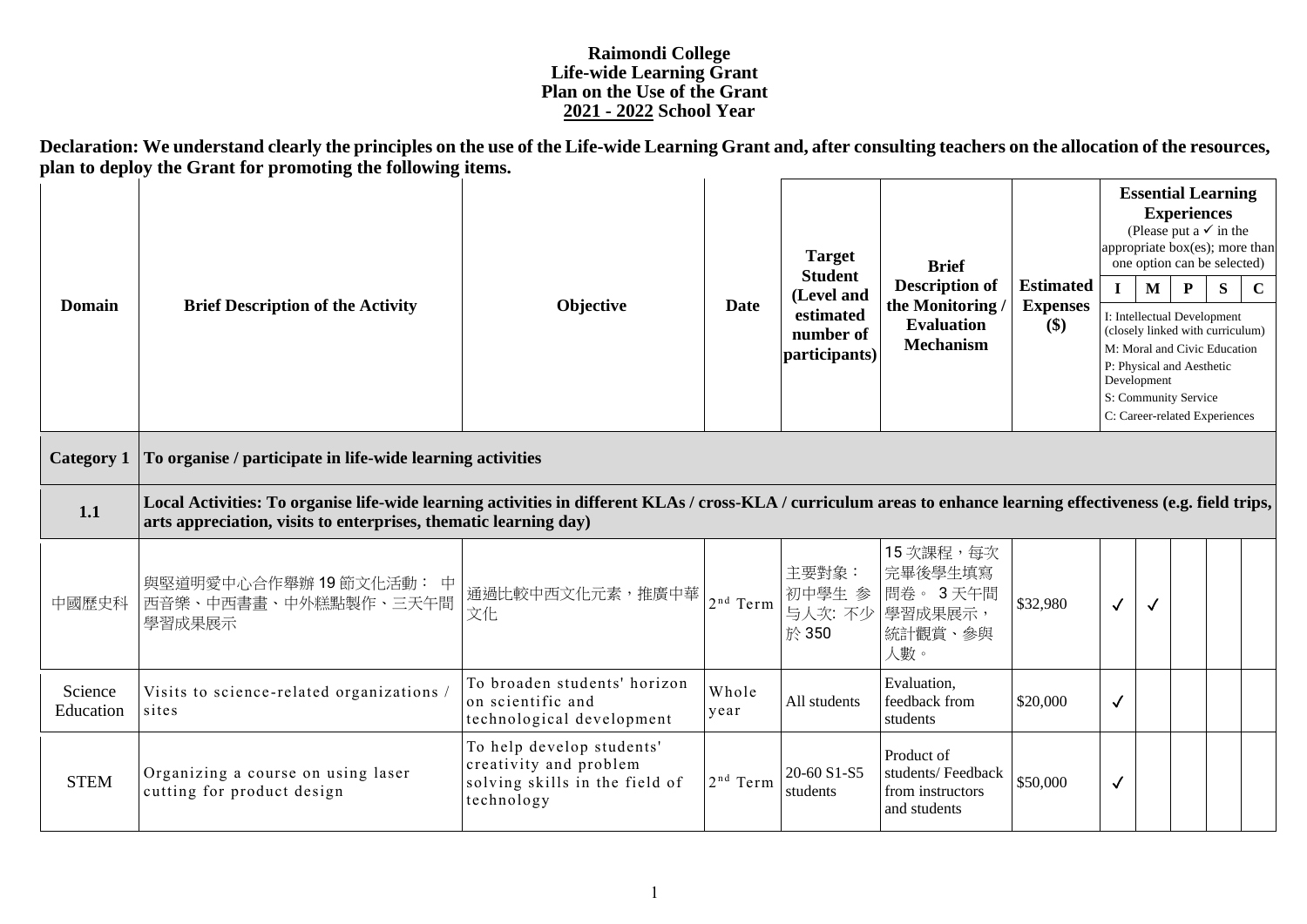| <b>Domain</b> | Objective<br><b>Brief Description of the Activity</b>                                                                                                                                                                                                                                                                                                                                                                                |                                                                                                                | <b>Target</b><br><b>Student</b> | <b>Brief</b><br><b>Description of</b>                 | <b>Estimated</b>                                                       | <b>Essential Learning</b><br><b>Experiences</b><br>(Please put a $\checkmark$ in the<br>appropriate box(es); more than<br>one option can be selected)<br>P<br>S<br>$\mathbf{I}$<br>M<br>$\mathbf C$ |                      |              |                           |                                                                                                                                  |              |  |  |
|---------------|--------------------------------------------------------------------------------------------------------------------------------------------------------------------------------------------------------------------------------------------------------------------------------------------------------------------------------------------------------------------------------------------------------------------------------------|----------------------------------------------------------------------------------------------------------------|---------------------------------|-------------------------------------------------------|------------------------------------------------------------------------|-----------------------------------------------------------------------------------------------------------------------------------------------------------------------------------------------------|----------------------|--------------|---------------------------|----------------------------------------------------------------------------------------------------------------------------------|--------------|--|--|
|               |                                                                                                                                                                                                                                                                                                                                                                                                                                      |                                                                                                                | Date                            | (Level and<br>estimated<br>number of<br>participants) | the Monitoring<br><b>Evaluation</b><br><b>Mechanism</b>                | <b>Expenses</b><br>\$)                                                                                                                                                                              | S: Community Service | Development  | P: Physical and Aesthetic | I: Intellectual Development<br>(closely linked with curriculum)<br>M: Moral and Civic Education<br>C: Career-related Experiences |              |  |  |
| Visual Art    | Digital art workshop                                                                                                                                                                                                                                                                                                                                                                                                                 | To help students in<br>developing digital design<br>skills.                                                    | Whole<br>Year                   | 60 S1-S6<br>students                                  | Artworks and<br>banners, feedback<br>from instructors<br>and students. | \$45,000                                                                                                                                                                                            |                      | $\checkmark$ | $\checkmark$              |                                                                                                                                  | $\checkmark$ |  |  |
| Visual Art    | <b>Mural painting Project</b>                                                                                                                                                                                                                                                                                                                                                                                                        | To help students in<br>developing mural painting<br>skills.                                                    | Whole<br>Year                   | 60 S1-S6<br>students                                  | Artworks and<br>banners, feedback<br>from instructors<br>and students. | \$25,000                                                                                                                                                                                            |                      | $\checkmark$ | $\checkmark$              |                                                                                                                                  | $\checkmark$ |  |  |
| Visual Art    | Prop making workshop                                                                                                                                                                                                                                                                                                                                                                                                                 | To enhance students' interest<br>in arts.                                                                      | Whole<br>Year                   | 60 S1-S6<br>students                                  | Artworks and<br>banners, feedback<br>from instructors<br>and students. | \$5,000                                                                                                                                                                                             |                      | $\checkmark$ | $\checkmark$              |                                                                                                                                  | $\checkmark$ |  |  |
|               |                                                                                                                                                                                                                                                                                                                                                                                                                                      |                                                                                                                |                                 |                                                       | Sub-total of Item 1.1 \\$177,980                                       |                                                                                                                                                                                                     |                      |              |                           |                                                                                                                                  |              |  |  |
| 1.2           | Local Activities: To organise diversified life-wide learning activities to cater for students' interests and abilities for stretching students' potential and<br>nurturing in students positive values and attitudes (e.g. activities on multiple intelligences; physical, aesthetic and cultural activities; leadership training;<br>service learning; clubs and societies; school team training; uniformed groups; military camps) |                                                                                                                |                                 |                                                       |                                                                        |                                                                                                                                                                                                     |                      |              |                           |                                                                                                                                  |              |  |  |
| English       | Organizing an English guided excursion in Hong<br>Kong                                                                                                                                                                                                                                                                                                                                                                               | To provide S.1 students a way of<br>improving learning in the classroom<br>by creating links to the real world | 2 <sup>nd</sup> Term            | S1 Students                                           | <b>Evaluation</b> from<br>teachers and<br>students                     | \$3,000                                                                                                                                                                                             | $\checkmark$         |              |                           |                                                                                                                                  |              |  |  |
| 輔導組           | 木箱鼓創作及演奏 - 邀請高中同學學習製作<br>木箱鼓,發揮創意,並學習當中的演奏技巧,<br>在校内小息時間為同學演奏表演。                                                                                                                                                                                                                                                                                                                                                                     | 透過木箱鼓創作,讓同學發揮創<br>意,藉著演奏表達自己的情緒,並 2 <sup>nd</sup> Term<br>將音樂送給校內其他同學。                                         |                                 | 8 位中三至中<br>五學生,演<br>奏時間可以<br>讓全校同學<br>欣賞              | 學生回饋、活動<br>評估                                                          | \$9,000                                                                                                                                                                                             |                      | $\checkmark$ |                           |                                                                                                                                  |              |  |  |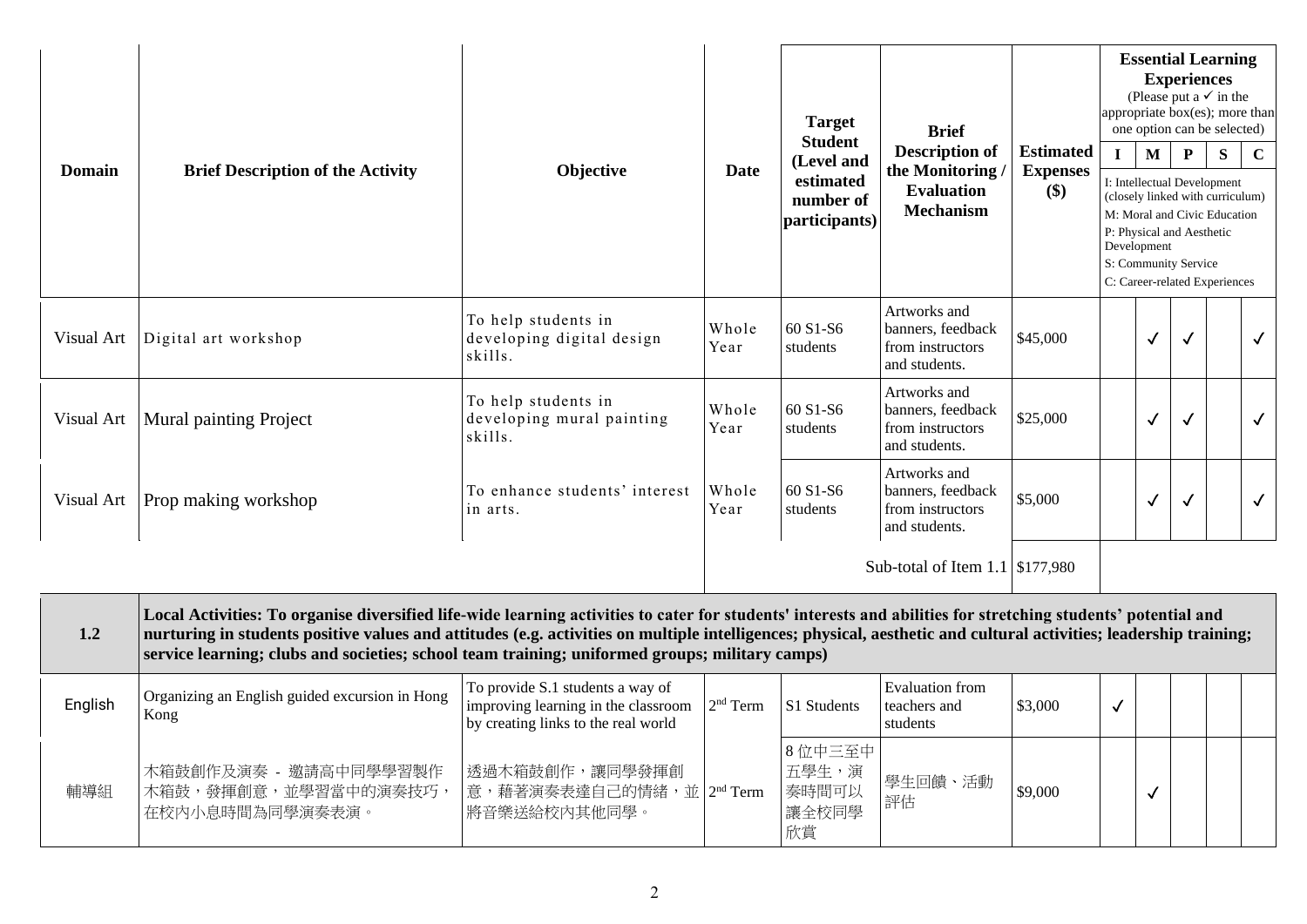| <b>Domain</b>   | <b>Brief Description of the Activity</b>                                                                                                                                                                | Objective                                                                                         | <b>Date</b>   | <b>Target</b><br><b>Student</b><br>(Level and<br>estimated<br>number of<br>participants) | <b>Brief</b><br><b>Description of</b><br>the Monitoring<br><b>Evaluation</b><br><b>Mechanism</b>                               | <b>Estimated</b><br><b>Expenses</b><br>\$) | $\mathbf{I}$ | $\mathbf{M}$<br>Development | <b>Experiences</b><br>$\mathbf{P}$<br>P: Physical and Aesthetic<br>S: Community Service | <b>Essential Learning</b><br>(Please put a $\checkmark$ in the<br>appropriate box(es); more than<br>one option can be selected)<br>${\bf S}$<br>I: Intellectual Development<br>(closely linked with curriculum)<br>M: Moral and Civic Education<br>C: Career-related Experiences | $\mathbf C$  |
|-----------------|---------------------------------------------------------------------------------------------------------------------------------------------------------------------------------------------------------|---------------------------------------------------------------------------------------------------|---------------|------------------------------------------------------------------------------------------|--------------------------------------------------------------------------------------------------------------------------------|--------------------------------------------|--------------|-----------------------------|-----------------------------------------------------------------------------------------|----------------------------------------------------------------------------------------------------------------------------------------------------------------------------------------------------------------------------------------------------------------------------------|--------------|
| 輔導組             | 咖啡療癒 - 咖啡製作、拉花技巧及透過咖啡<br>不同味道分享自己的感受和情緒,也會為同學<br>或老師沖調咖啡,分享他們的學習成果。                                                                                                                                     | 透過品嚐咖啡不同味道,讓同學表<br>達他們當下的感受,舒緩緊張的學<br>習情緒。此外,也讓同學透過訓<br>練,學習咖啡製作過程,建培養興<br>趣及學習一門手藝,發掘未來發展<br>方向。 | $2nd$ Term    | 高中成績稍<br>遜學生                                                                             | 學生回饋、活動<br>評估                                                                                                                  | \$10,000                                   |              |                             |                                                                                         |                                                                                                                                                                                                                                                                                  |              |
| 輔導組             | 留級生輔導活動 - 製作願景板,互相分享大<br>家的期望及定立實踐計劃。                                                                                                                                                                   | 讓留級同學表達他們的感受及憂<br>慮,互相分享及支持,並藉著活動<br>邀請他們為自己定立目標及實踐計<br>劃,找尋自己的方向,從而建立自<br>信心。                    | Whole<br>Year | 中三至中五<br>留級同學                                                                            | 學生回饋、活動<br>評估                                                                                                                  | \$3,000                                    |              | $\checkmark$                |                                                                                         |                                                                                                                                                                                                                                                                                  |              |
| 輔導組             | 精神健康大使訓練 - 劇場活動、回信技巧及<br>小組活動訓練                                                                                                                                                                         | 此計劃是訓練高中同學成為精神健<br>康大使,透過劇場活動及各項訓<br>練,讓同學明白「同理心」的意義<br>及重要性,明白情緒有需要的同學<br>之感受,懂得給予適當的回應。         | Whole<br>Year | 8-10 位中四<br>同學                                                                           | 學生回饋、活動<br>評估                                                                                                                  | \$4,800                                    |              | $\checkmark$                |                                                                                         |                                                                                                                                                                                                                                                                                  |              |
| 輔導組             | 戀愛預告-女生性教育活動 - 嘉賓經驗分享及<br>體驗活動                                                                                                                                                                          | 透過他人分享及體驗活動,讓女同<br>學認識自己身體,提升他們愛惜及<br>保護自己的意識,並學習與異性相<br>處。                                       | Whole<br>Year | 四女生                                                                                      | 8位中三至中 學生回饋、活動<br>評估                                                                                                           | \$4,000                                    |              | $\checkmark$                |                                                                                         |                                                                                                                                                                                                                                                                                  |              |
| <b>ECA Team</b> | Subsidy for S4 students to attend Outward Bound<br>Training Course at the beginning of school year in<br>2022-23.<br>We are going to organize a $5$ Days $-4$ Nights<br>training camp for the students. | - Enhance students' leadership<br>skills<br>- Foster the sense of<br>belongings and perseverance  | Sep 2022      | 136 S4<br>Students                                                                       | - All participants<br>will be required to<br>submit a training<br>log after the<br>camp<br>- All participants<br>have to share | \$450,800                                  |              |                             | $\checkmark$                                                                            |                                                                                                                                                                                                                                                                                  | $\checkmark$ |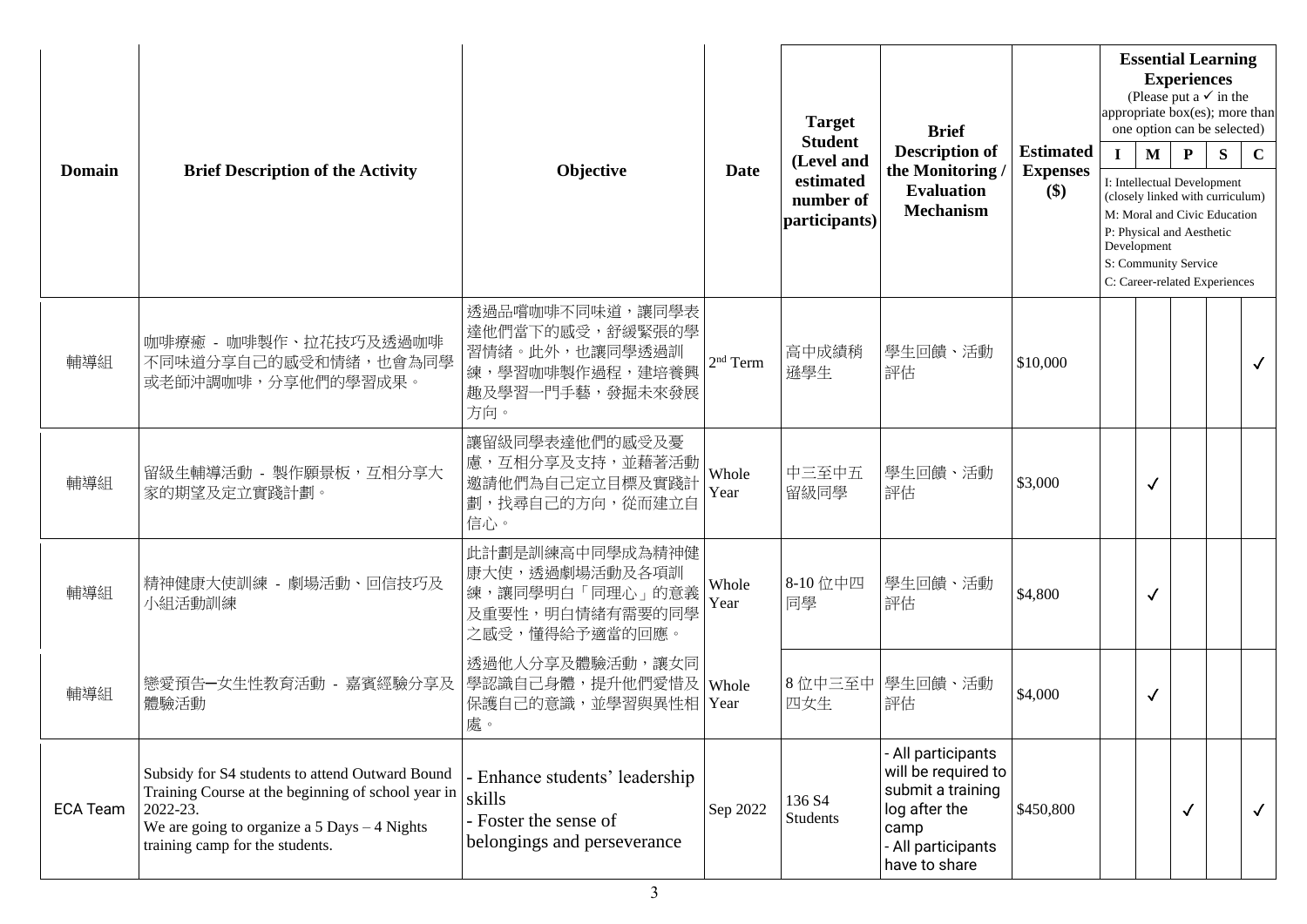| Domain          | <b>Brief Description of the Activity</b>                                                                                                                                             | Objective                                                                                                                                                                             | Date          | <b>Target</b><br><b>Student</b><br>(Level and<br>estimated<br>number of<br>participants) | <b>Brief</b><br><b>Description of</b><br>the Monitoring<br><b>Evaluation</b><br><b>Mechanism</b>                                             | <b>Estimated</b><br><b>Expenses</b><br>\$) | <b>Essential Learning</b><br><b>Experiences</b><br>(Please put a $\checkmark$ in the<br>appropriate box(es); more than<br>one option can be selected)<br>$\mathbf P$<br>$\mathbf{I}$<br>$\mathbf{M}$<br>S<br>I: Intellectual Development<br>(closely linked with curriculum)<br>M: Moral and Civic Education<br>P: Physical and Aesthetic<br>Development<br>S: Community Service<br>C: Career-related Experiences |              |              |              | $\mathbf C$  |
|-----------------|--------------------------------------------------------------------------------------------------------------------------------------------------------------------------------------|---------------------------------------------------------------------------------------------------------------------------------------------------------------------------------------|---------------|------------------------------------------------------------------------------------------|----------------------------------------------------------------------------------------------------------------------------------------------|--------------------------------------------|-------------------------------------------------------------------------------------------------------------------------------------------------------------------------------------------------------------------------------------------------------------------------------------------------------------------------------------------------------------------------------------------------------------------|--------------|--------------|--------------|--------------|
|                 |                                                                                                                                                                                      |                                                                                                                                                                                       |               |                                                                                          | their experience<br>or exposure in<br>Hall Assembly /<br>Life Planning<br>Lesson                                                             |                                            |                                                                                                                                                                                                                                                                                                                                                                                                                   |              |              |              |              |
| <b>ECA Team</b> | We are going to organize different post-<br>examination activities for S1-S5 students in order<br>to enrich their learning experiences in school or<br>activities outside the campus | - Broaden students' horizon in<br>different areas<br>- Foster the sense of<br>belongings<br>- Helping students to enjoy<br>their school life and relax after<br>the final examination | Jul 2022      | S1-S5 around<br>600 students                                                             | - Students are<br>required to<br>complete an<br>evaluation form<br>after the<br>activities.<br>- Feedback from<br>teachers or<br>instructors | \$130,000                                  |                                                                                                                                                                                                                                                                                                                                                                                                                   | $\checkmark$ | $\checkmark$ | $\checkmark$ | $\checkmark$ |
| Visual Art      | Museum and exhibition Visit                                                                                                                                                          | Learning of art through<br>exploration in art exhibitions.                                                                                                                            | Whole<br>Year | 60 S1-S6<br>students                                                                     | Artworks and<br>banners, feedback<br>from instructors<br>and students.                                                                       | \$5,000                                    |                                                                                                                                                                                                                                                                                                                                                                                                                   | $\checkmark$ | $\checkmark$ |              | $\checkmark$ |
| <b>VPC</b>      | Teaching student photo and video taking<br>skills through school events                                                                                                              | To develop students' photo<br>and video taking skills.                                                                                                                                | Whole<br>Year | 20 S1-S6<br>students                                                                     | Evaluation<br>Feedback from<br>students.                                                                                                     | \$103,500                                  |                                                                                                                                                                                                                                                                                                                                                                                                                   |              |              | ✓            |              |
|                 |                                                                                                                                                                                      |                                                                                                                                                                                       |               |                                                                                          | Sub-total of Item $1.2$ \$723,100                                                                                                            |                                            |                                                                                                                                                                                                                                                                                                                                                                                                                   |              |              |              |              |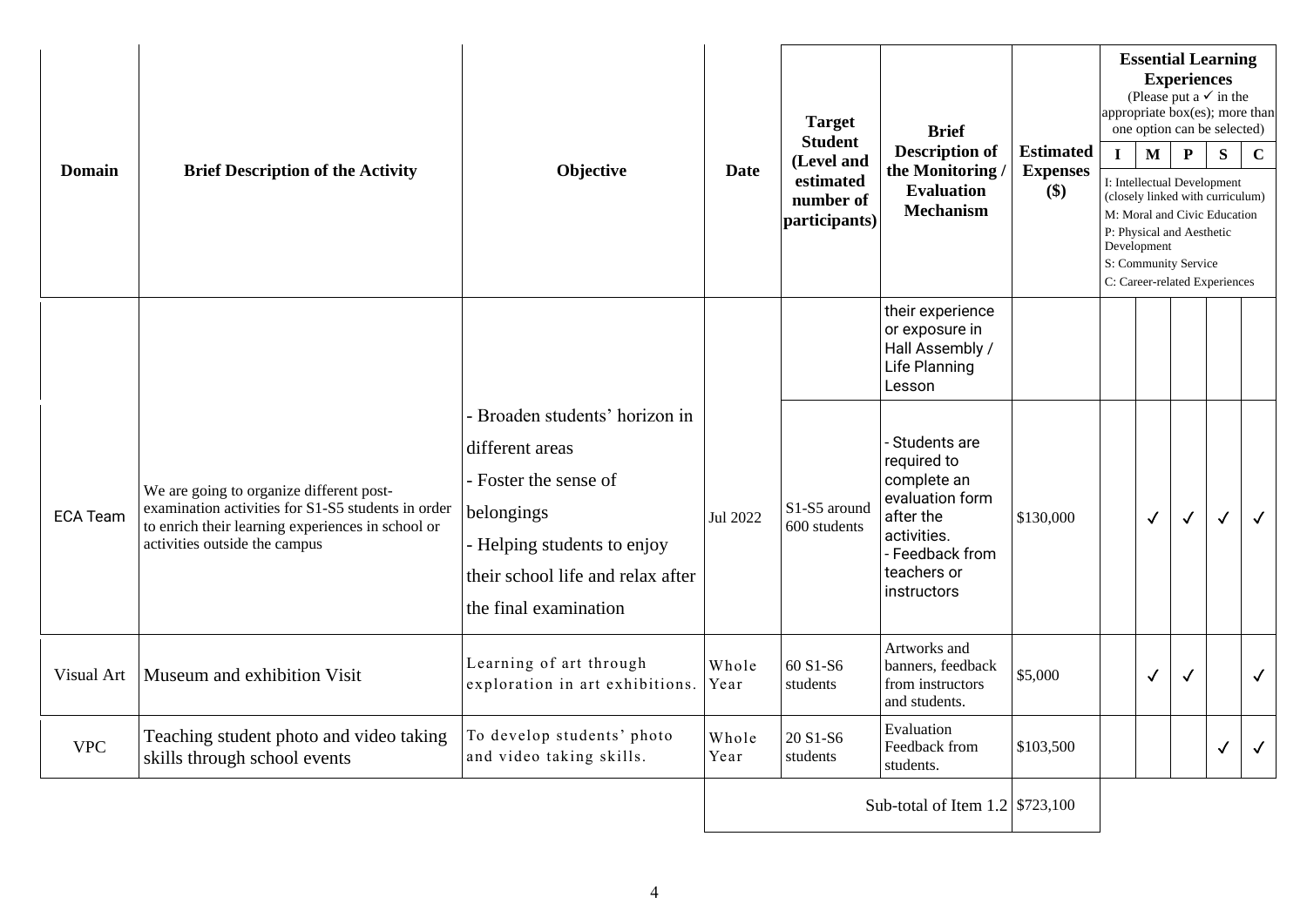| <b>Domain</b>         | <b>Brief Description of the Activity</b>                                                                                                                                                | Objective                                                                                                                         | Date                                     | <b>Target</b><br><b>Student</b><br>(Level and<br>estimated<br>number of<br>participants) | <b>Brief</b><br><b>Description of</b><br>the Monitoring<br><b>Evaluation</b><br><b>Mechanism</b>                                                                        | <b>Estimated</b><br><b>Expenses</b><br>\$) | appropriate box(es); more than<br>$\mathbf{I}$<br>Development | $\mathbf{M}$ | <b>Essential Learning</b><br><b>Experiences</b><br>(Please put a $\checkmark$ in the<br>one option can be selected)<br>${\bf P}$<br>I: Intellectual Development<br>(closely linked with curriculum)<br>M: Moral and Civic Education<br>P: Physical and Aesthetic<br>S: Community Service<br>C: Career-related Experiences | S | $\mathbf C$  |
|-----------------------|-----------------------------------------------------------------------------------------------------------------------------------------------------------------------------------------|-----------------------------------------------------------------------------------------------------------------------------------|------------------------------------------|------------------------------------------------------------------------------------------|-------------------------------------------------------------------------------------------------------------------------------------------------------------------------|--------------------------------------------|---------------------------------------------------------------|--------------|---------------------------------------------------------------------------------------------------------------------------------------------------------------------------------------------------------------------------------------------------------------------------------------------------------------------------|---|--------------|
| 1.3                   | Non-Local Activities: To organise or participate in non-local exchange activities or non-local competitions to broaden students' horizons                                               |                                                                                                                                   |                                          |                                                                                          |                                                                                                                                                                         |                                            |                                                               |              |                                                                                                                                                                                                                                                                                                                           |   |              |
| English               | Subsidy for students to participate in study tours                                                                                                                                      | To enhance students' English<br>language proficiency through formal<br>lessons and different activities                           | 2 <sup>nd</sup> Term                     | 30                                                                                       | <b>Evaluation</b> from<br>teachers and<br>students                                                                                                                      | \$300,000                                  | $\checkmark$                                                  |              |                                                                                                                                                                                                                                                                                                                           |   |              |
| Physical<br>Education | Organize training tour to China for school team<br>members in order to strengthen their ability in<br>sports and provide chance for students to learn<br>more from other teams/ schools | Broaden students' horizon in sports<br>- Foster the sense of belongings<br>Organize activities for cultural<br>exchange in sports | Jun-Jul<br>2022                          | Around 100<br>school team<br>students                                                    | - Students are<br>required to<br>complete an<br>evaluation form<br>and submit training<br>log after the<br>activities.<br>- Feedback from<br>teachers or<br>instructors | \$220,000                                  |                                                               |              | $\checkmark$                                                                                                                                                                                                                                                                                                              |   | $\checkmark$ |
|                       |                                                                                                                                                                                         |                                                                                                                                   |                                          |                                                                                          | Sub-total of Item 1.3 \$520,000                                                                                                                                         |                                            |                                                               |              |                                                                                                                                                                                                                                                                                                                           |   |              |
| 1.4                   | <b>Others</b>                                                                                                                                                                           |                                                                                                                                   |                                          |                                                                                          |                                                                                                                                                                         |                                            |                                                               |              |                                                                                                                                                                                                                                                                                                                           |   |              |
|                       |                                                                                                                                                                                         |                                                                                                                                   |                                          |                                                                                          |                                                                                                                                                                         |                                            |                                                               |              |                                                                                                                                                                                                                                                                                                                           |   |              |
|                       |                                                                                                                                                                                         |                                                                                                                                   | Sub-total of Item 1.4                    |                                                                                          |                                                                                                                                                                         |                                            |                                                               |              |                                                                                                                                                                                                                                                                                                                           |   |              |
|                       |                                                                                                                                                                                         |                                                                                                                                   | <b>Estimated Expenses for Category 1</b> |                                                                                          |                                                                                                                                                                         | \$1,421,080                                |                                                               |              |                                                                                                                                                                                                                                                                                                                           |   |              |